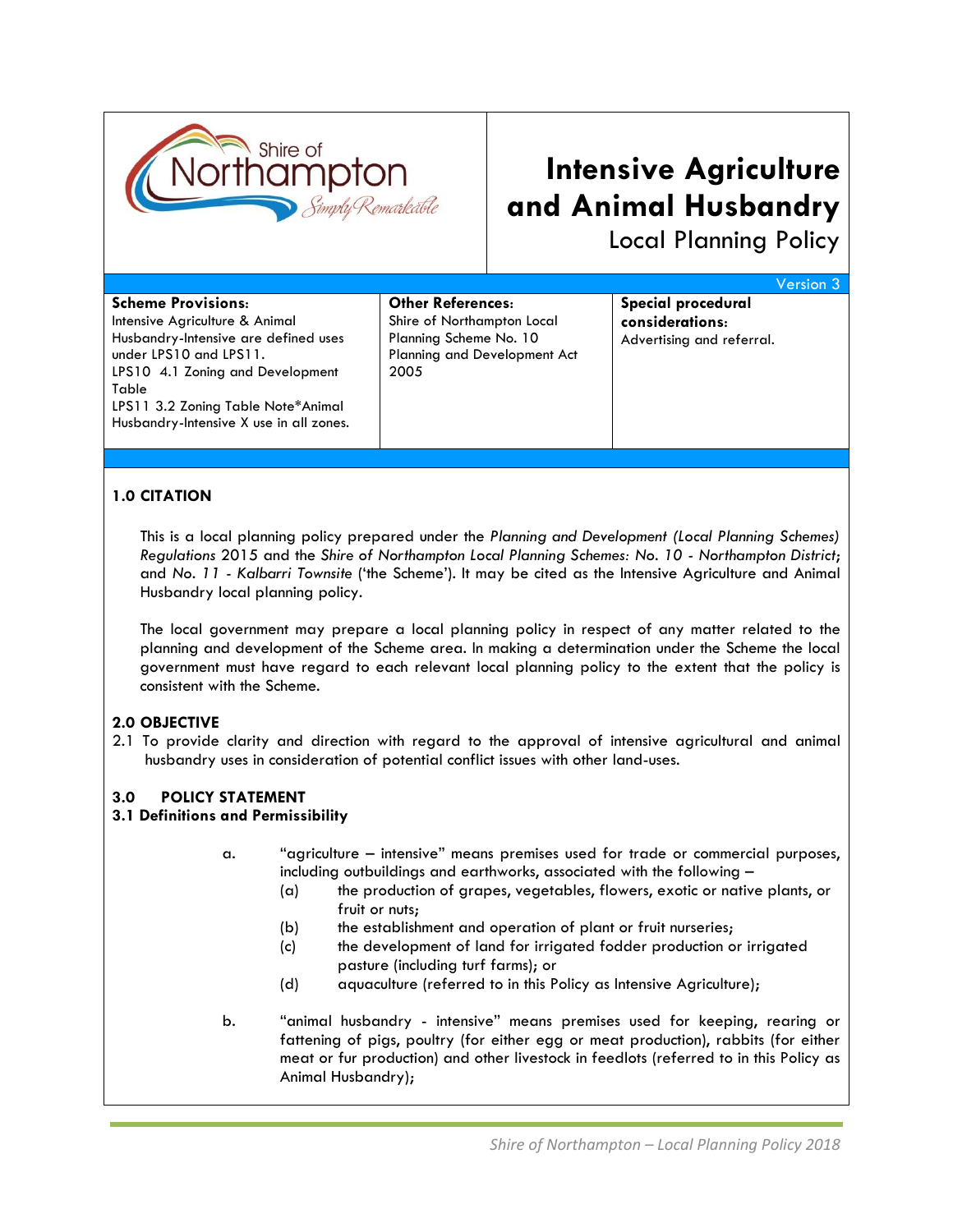- c. This Policy addresses requirements for applications that are made for 'Agriculture – Intensive' upon land zoned 'Rural Residential', 'Rural Smallholding' or 'General Rural' under Local Planning Scheme No. 10 and 'Rural Residential and Rural Smallholdings', 'Rural', 'General Industry' and 'Service Commercial' under Local Planning Scheme No. 11.
- d. This Policy also addresses the requirements for applications that are made for 'Animal Husbandry – Intensive' upon land zoned 'General Rural' under *Local Planning Scheme No. 10 - Northampton*. Within the 'General Rural' zone 'Animal Husbandry – Intensive' is listed as a 'D' use meaning that the use is not permitted unless the Local Government has exercised its discretion by granting development approval.

### **3.2 General Requirements**

a. Minimum general requirements:

| Intensive Agricultural Use | Min. Lot Size    | Min. Setback<br>from<br><b>Boundaries</b> | Min. Setback<br>from<br>Neighbouring<br>Residence | Min. Setback<br>from Dam or<br>Watercourse | Min.<br>Vegetation<br>Screening &<br><b>Buffers</b> |
|----------------------------|------------------|-------------------------------------------|---------------------------------------------------|--------------------------------------------|-----------------------------------------------------|
| Horticulture               | 20 <sub>ha</sub> | 40 metres                                 | 200 metres                                        | 100 metres                                 | 5 metres                                            |
| Viticulture                | 30 ha            | 40 metres                                 | 200 metres                                        | 100 metres                                 | 5 metres                                            |
| Floriculture               | 10 <sub>ha</sub> | 15 metres                                 | 100 metres                                        | 100 metres                                 | 5 metres                                            |
| Aquaculture                | 10 <sub>ha</sub> | 15 metres                                 | 100 metres                                        | 100 metres                                 | -                                                   |
| Turf Farm                  | 20 <sub>ha</sub> | 15 metres                                 | 100 metres                                        | 100 metres                                 | -                                                   |

\* Depending on the nature of the proposed intensive agricultural use, local wind, topography and vegetation conditions, setbacks may need to be varied to those specified above. When determining such setbacks the Council will consider existing characteristics and potential land-uses on adjoining and nearby properties.

b. An acceptable water supply, endorsed / licenced by the Department of Water and Environment Regulation, exists on the property with confirmation to this effect being submitted in writing at the time of application for development approval.

c. Information is submitted at the time of application for development approval demonstrating the proposed intensive agricultural use will not impact on any neighbouring agricultural practice or be detrimental to the subject land, surrounding locality or environment by way of land degradation or erosion, noise, dust, odour, spray drift, effluent disposal or leaching, waste water disposal or runoff etc.

d. It can be demonstrated the proposed intensive agricultural use/development will not adversely affect a known drinking water source.

e. The Council will only support the establishment of buildings for an intensive agricultural use where they are clustered with other buildings on the site and are located well away from hills, mesa tops, and ridgelines.

f. The Council will not support the damming of a watercourse or valley area for the purpose of servicing a proposed intensive agricultural use/development unless:

- i. a separate application for development approval for the proposed dam has been submitted detailing:
	- the overall area and holding capacity of the dam;
	- a profile of the dam wall including the provision of an overflow so as not to prohibit